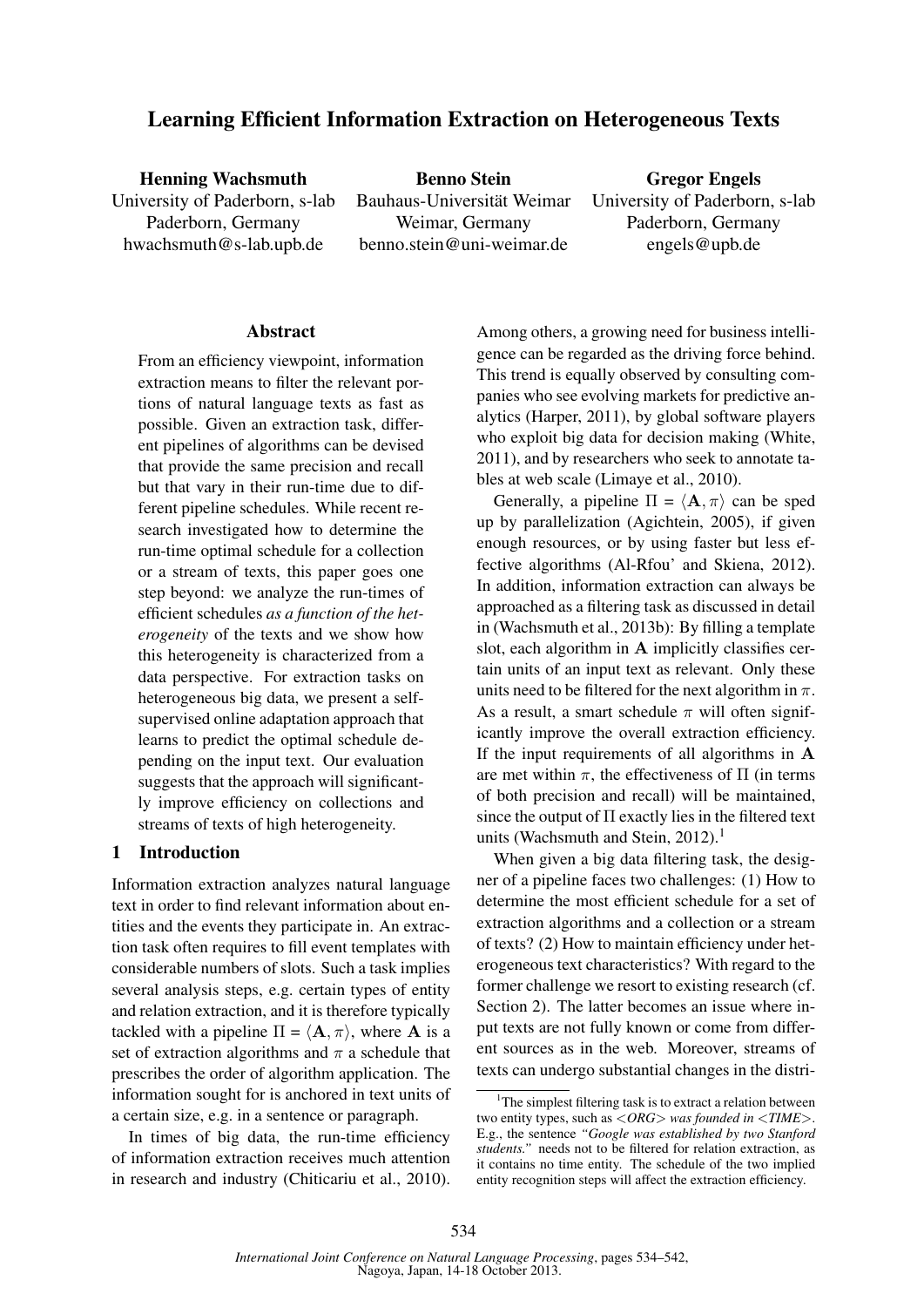bution of relevant information. We argue that such kinds of uncertainty and lack of a-priori knowledge cannot be tackled offline, but they require to learn and to adapt to the characteristics of input texts to avoid a noticeable efficiency loss.

## 1.1 Contributions and Outline

In this paper, we analyze to what extent the heterogeneity of natural language texts in the distribution of relevant information affects the efficiency of an information extraction pipeline. For a high heterogeneity, we propose an adaptation of the pipeline's schedule, which we address with online learning. Our learning algorithm maps basic linguistic characteristics of a text to run-times of pipelines and chooses the pipeline with the lowest predicted runtime. The algorithm learns self-supervised and it is language-independent. To measure the impact of heterogeneity, we evaluate the algorithm on precisely constructed text corpora of different heterogeneity. Our contributions are three-fold:

- 1. We develop a self-supervised online adaptation algorithm that learns the efficiency of information extraction pipelines (Section 3).
- 2. We quantify the heterogeneity of natural language texts with regard to the distribution of relevant information (Section 4).
- 3. We evaluate the need for online adaptation in efficient information extraction as a function of the heterogeneity of input texts (Section 5).

## 2 Related Work

One line of research on extraction efficiency refers to *declarative information extraction* (Shen et al., 2007). In particular, Krishnamurthy et al. (2009) created SYSTEMT to address the needs of enterprise extraction applications. SYSTEMT involves optimization strategies such as the ordering and integration of analysis steps (Reiss et al., 2008), but it is restricted to rule-based extraction.

In (Wachsmuth et al., 2011a), we introduced a method that optimizes the schedule of an arbitrary set of extraction algorithms. This method captures much optimization potential and it can be automated using techniques from artificial intelligence (Wachsmuth et al., 2013a). Unlike the approach in this paper, however, the method does not handle variances in the characteristics of input texts.

Our approach applies to all extraction tasks with dependencies between the relevant types of information. We target at template filling, which consists in relating a number of entities to events of predefined types (Cunningham, 2006). Recent research, e.g. (Jean-Louis et al., 2011), and major evaluation tracks, e.g. (Kim et al., 2011), show the ongoing importance of template filling.

We consider extraction pipelines that perform filtering, which have a long tradition (Cowie and Lehnert, 1996). Sarawagi (2008) sees the efficient filtering of relevant portions of input texts as a main challenge. In the pipelines we focus on, each algorithm takes on one analysis (Grishman, 1997). Other approaches such as *joint information extraction* (Choi et al., 2006) can be effective, but they are not suitable when efficiency is important.

van Noord (2009) trades parsing efficiency for parsing effectiveness by learning a heuristic filtering of useful parses. In contrast, we develop a selfsupervised online learning algorithm to achieve efficient extraction without reducing effectiveness. While our approach works with every predefined relation and event type, arbitrary binary relations are found in self-supervised *open information extraction* (Fader et al., 2011). Self-supervised learning aims to fully overcome manual text labeling, mostly for learning language like McClosky et al. (2010). To our knowledge, we are the first to apply it for predicting extraction efficiency.

## 3 Learning Efficient Extraction

The run-time efficiency of an information extraction pipeline depends on the distribution of relevant information in its input texts (Wachsmuth and Stein, 2012). For situations where this distribution varies, we now present an approach that chooses a pipeline schedule depending on the text at hand. To maintain precision and recall, we consider only schedules that fulfill the input requirements of all algorithms employed in a pipeline.

## 3.1 Splitting the Pipeline

Most extraction tasks require some analyses (e.g. tokenization) to be performed on the whole input texts, as they are needed for most or all subsequent analyses. We exploit this notion in that we use the results of the first algorithms in a pipeline to predict the best schedule of the remaining algorithms. To this end, we split a pipeline into a fixed first part and a variable second part. We call the first part the *prefix pipeline*, denoted as  $\Pi_{pre}$ , and each second part  $\Pi_1, \ldots, \Pi_k$  a *main pipeline*.

In general,  $k$  has an upper bound of  $m!$  where  $m$ is the number of algorithms in a main pipeline.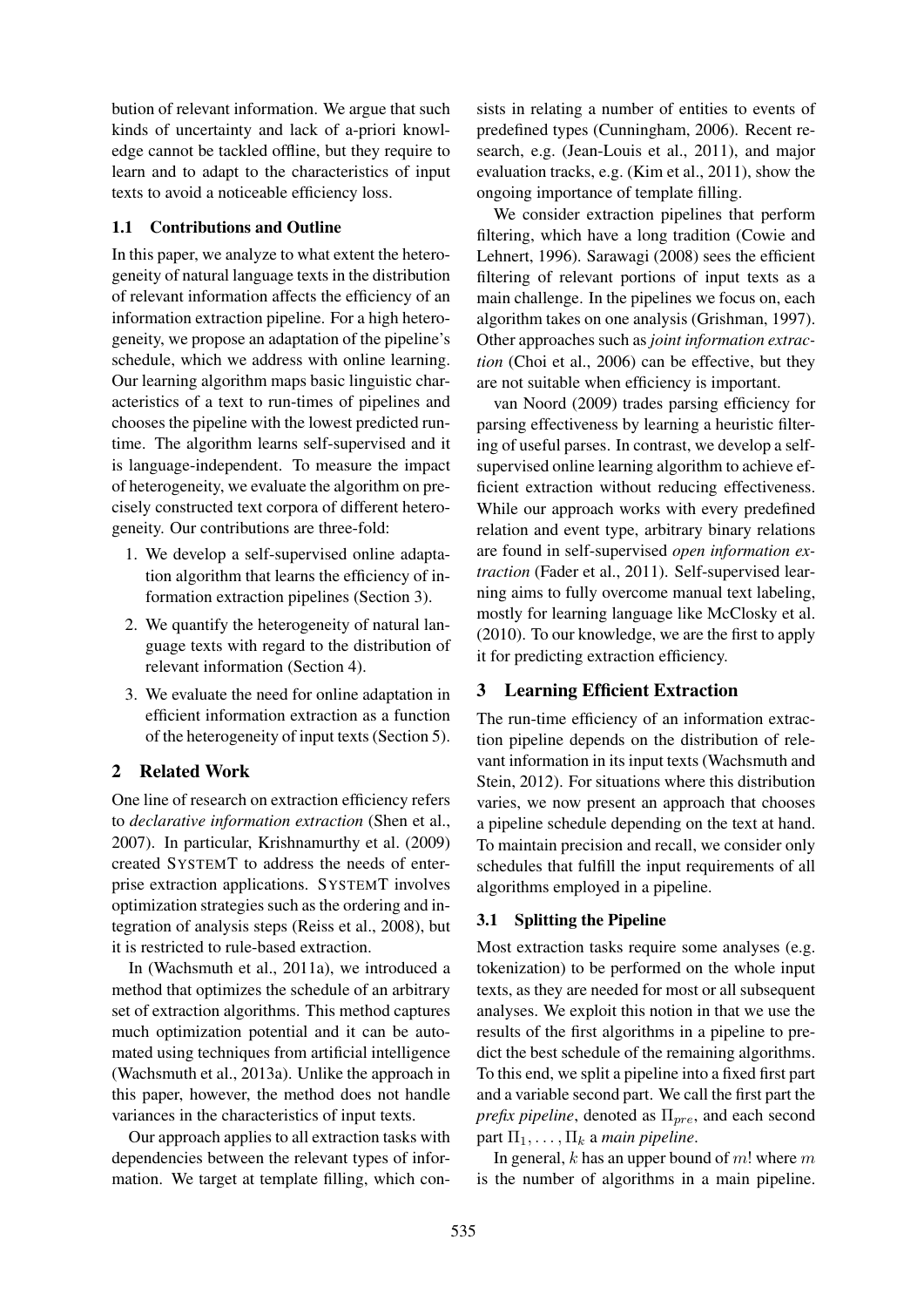

Figure 1: Illustration of the online adaptation algorithm with a prefix pipeline  $\Pi_{pre}$  and k main pipelines  $\Pi_1, \ldots, \Pi_k$  for one input text, which either goes through the training phase or through the update phase.

Due to the algorithms' input constraints, however, k is normally much lower in practice. Also, there might be ways to restrict the set of candidate schedules to a reasonable selection, which is itself a non-trivial problem that is beyond the scope of this paper. In the following, we simply assume that  $k \leq m!$  main pipelines are given.

## 3.2 Self-Supervised Learning of Run-times

For a collection or a stream of texts D, our goal is to determine the most efficient main pipeline for each text in D. We approach this goal as an online regression problem by learning to predict the run-time per text unit  $t(\Pi_i)$  of each main pipeline  $\Pi_i \in \{\Pi_1, \ldots, \Pi_k\}$ . Based on the results of  $\Pi_{pre}$ , we represent each text  $D \in \mathbf{D}$  as a feature vector  $(x_1, ..., x_p)$  in order to create a regression model for each  $t(\Pi_i)$ . Concretely, we map the feature values  $x_1^{(D)}$  $\binom{D}{1},...,\binom{D}{p}$  for  $D$  to a predicted run-time  $\tilde{t}(\Pi_i)$ . Then, D is processed by the main pipeline Π<sup>∗</sup> with the lowest prediction.

In this manner, learning can be approached selfsupervised, as all training data is generated automatically: the feature values and the observed runtime  $t(\Pi^*)$  of  $\Pi^*$  on D serve as a new training instance, and the prediction error is given by the difference between  $\tilde{t}(\Pi^*)$  and  $t(\Pi^*)$ . Still, an explicit training set that is processed by all main pipelines helps to create initial regression models.

#### 3.3 The Online Adaptation Algorithm

Let a prefix pipeline  $\Pi_{pre}$ , a set of main pipelines  $\Pi_1, \ldots, \Pi_k$ , and a collection or a stream of texts **D** be given. Then  $D$  is split into two parts  $D_T$  and  $D_{U}$  to serve the following two phases of the *online adaptation algorithm:*

1. *Training.* On each text  $D \in \mathbf{D_T}$ , execute  $\Pi_{pre}$ and each  $\Pi_i \in \{\Pi_1, \ldots, \Pi_k\}$ . Update the regression model of each  $\Pi_i$  wrt. the results of  $\Pi_{pre}$  and the run-time  $t(\Pi_i)$  of  $\Pi_i$  on D.

2. *Update.* On each text  $D \in \mathbf{D_U}$ , execute  $\Pi_{pre}$ and predict  $t(\Pi_i)$  for all  $\Pi_i \in {\Pi_1, \ldots, \Pi_k}$ . Execute the  $\Pi^*$  with the lowest prediction and update its regression model wrt. the results of  $\Pi_{pre}$  and the run-time  $t(\Pi^*)$  of  $\Pi^*$  on D.

Figure 1 illustrates the online adaptation algorithm on one single text. An intuitive extension is to iteratively schedule each extraction algorithm separately. This would allow us to use detailed knowledge in later predictions. Since the first predictions are most decisive, however, we do not consider the iterative scenario here for simplicity.

#### 3.4 Baselines and the Gold Standard

One way to evaluate our approach is to compare it to each pipeline  $(\Pi_{pre}, \Pi_i), \Pi_i \in {\Pi_1, \ldots, \Pi_k}$ . In practice, relying on such a fixed pipeline involves the danger of choosing a slow one. Hence, we also consider two baseline approaches below:

- 1. *Random baseline.* For each text  $D \in D_U$ , choose a main pipeline (pseudo-) randomly.
- 2. *Optimal baseline.* For each text  $D \in D_{U}$ , choose the main pipeline that has achieved the best overall run-time on  $D_T$ .

The optimal baseline serves as a strong competitor on homogeneous collections and streams of texts, where it will often find the run-time optimal fixed pipeline. In contrast, the random baseline appears rather weak, but it will never fail completely.

Besides, we compute the *gold standard* below, i.e., an oracle that knows the fastest main pipeline for each text beforehand. The gold standard defines the upper ceiling for a set of main pipelines, thereby quantifying the general optimization potential. In that, it helps to evaluate whether online adaptation is suitable for the input texts at hand.

### 4 The Heterogeneity of Texts

The introduced algorithm is domain-independent and language-independent. It targets at situations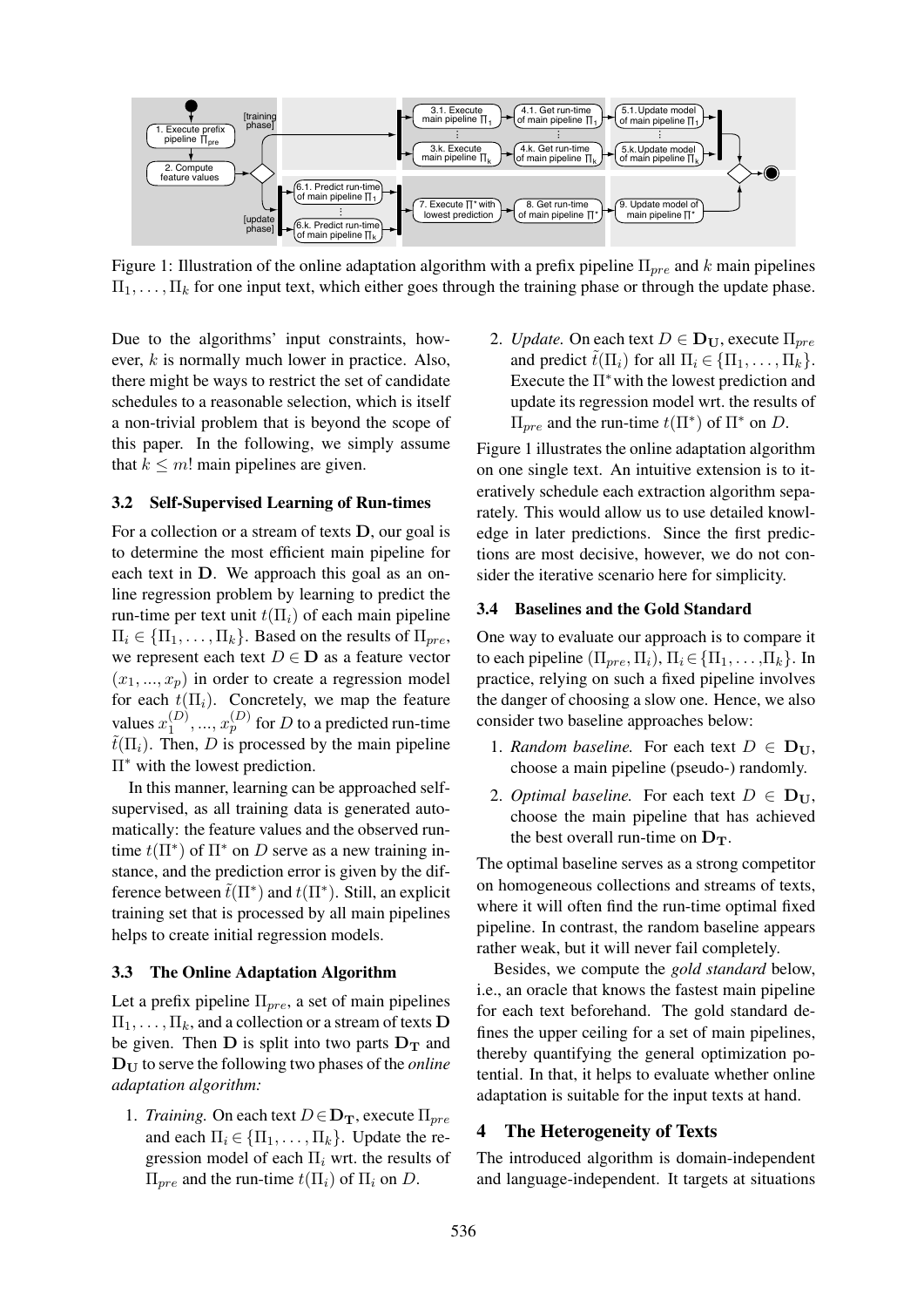where input texts are heterogeneous in content or style, as is typical for the results of an exploratory web search. From an extraction perspective, the heterogeneity of a collection or a stream of texts D can be regarded as the extent to which the texts in D vary in the distribution of instances of the relevant *information types*  $C_1, \ldots, C_m$ , i.e., the entity, relation, and event types to be extracted.

As motivated in Section 1, text units need to be analyzed only if they may contain instances of all relevant information types. Hence, a pipeline's efficiency depends on the *density*  $\rho_i(\mathbf{D})$  of each type  $C_i$  in the input texts in  $D$ . Here, the density corresponds to the fraction of text units in D that contain an instance of  $C_i$ . The density  $\rho_i(D)$  of  $C_i$  in a single text  $D \in \mathbf{D}$  can be defined accordingly. Now, differences in the run-time per text unit of a pipeline mainly result from varying densities  $\rho_i(D)$ . In this regard, the heterogeneity of D can be quantified by measuring the variance of all densities in the texts in D. The outlined considerations give rise to the following measure:

Averaged Deviation Let  $C = \{C_1, \ldots, C_m\}$  be the set of relevant information types for an extraction task, and let  $\sigma_i(\mathbf{D})$  be the standard deviation of the density  $\rho_i(\mathbf{D})$  of  $C_i \in \mathbf{C}$  in a collection or a stream of texts D. Then, the averaged deviation of C in D is

$$
\sigma(\mathbf{C}|\mathbf{D}) = \frac{1}{m} \cdot \sum_{i=1}^{m} \sigma_i(\mathbf{D}).
$$

We compute exact values  $\sigma(C|D)$  in Section 5 to measure the impact of heterogeneity. In general, the averaged deviation can also be estimated on a sample of texts. For illustration, Table 1 lists the deviations for the three most common named entity types in the German part of the *CoNLL'03 corpus* (Tjong Kim Sang and De Meulder, 2003), in the *Revenue corpus* (Wachsmuth et al., 2010), in a sample of the German Wikipedia (the first 10,000 articles according to internal page ID), and in the *LFA-11 smartphone corpus*, which is a web crawl of blog posts (Wachsmuth and Bujna, 2011). Here, we recognized entities using *Stanford NER* (Finkel et al., 2005; Faruqui and Pado, 2010). ´

Different from other sampling-based efficiency estimations, cf. (Wang et al., 2011), the averaged deviation does *not* measure the typical characteristics of input texts, but it quantifies how much these characteristics vary. By that, it helps pipeline designers to decide whether an online adaptation of pipeline schedules is needed to ensure efficient ex-

| <b>Information type</b> $C_i$ $\sigma_i(\mathbf{D}_{\text{co}})$ $\sigma_i(\mathbf{D}_{\text{rv}})$ $\sigma_i(\mathbf{D}_{\text{wk}})$ $\sigma_i(\mathbf{D}_{\text{bp}})$ |                   |                      |          |          |
|---------------------------------------------------------------------------------------------------------------------------------------------------------------------------|-------------------|----------------------|----------|----------|
| Person entities                                                                                                                                                           | $18.4\%$          | 11.1%                | $15.9\%$ | 16.6%    |
| Organization entities                                                                                                                                                     | $18.1\%$<br>16.6% | $16.0\%$<br>$10.9\%$ | $14.1\%$ | 23.4%    |
| Location entities                                                                                                                                                         |                   |                      | $16.0\%$ | 15.3%    |
| <b>Averaged deviation</b>                                                                                                                                                 | $17.7\%$          | $12.7\%$             | $15.3\%$ | $18.4\%$ |

Table 1: The standard deviation  $\sigma_i$  of the density of three entity types in the CoNLL'03 corpus  $D_{\text{co}}$ , the Revenue corpus  $D_{rv}$ , a sample of 10,000 Wikipedia articles  $\mathbf{D}_{w_k}$ , and a crawl of blog posts  $\mathbf{D}_{bv}$ . The bottom line shows their averaged deviations.

traction. However, its current form leaves unclear how to compare deviations across tasks. In future work, a solution will be to normalize the averaged deviation—either with respect to a reference corpus or with respect to the given task, e.g. to a situation where all schedules perform equally well.

## 4.1 Text Corpora of Different Heterogeneity

For a careful evaluation of online adapation, we need input texts that refer to different levels of heterogeneity while being appropriate for analyzing a single and sufficiently complex filtering task at the same time. Most corpora for extraction tasks are too small to create reasonable subsets of different heterogeneity like  $D_{\rm co}$  and  $D_{\rm rv}$ . As an alternative, a web crawl such as  $D_{\rm bp}$  typically yields high heterogeneity, but it tends to include a large fraction of task-irrelevant texts. This conceals which efficiency differences are due to scheduling and, thus, is not suitable for controlled experiments.

To address this difficulty, we also use precisely constructed text corpora below, which consist of both original texts from existing corpora and artificially modified versions of these texts. Concretely, we modified a text by randomly duplicating one of its sentences, ensuring that each text in a corpus comprises a unique set of sentences while being grammatically valid. Thereby, we limit the online adaptation algorithm to a certain degree in learning linguistic features from the texts, but we gain that we can measure the benefit of online adaptation as a function of the averaged deviation.

## 5 Evaluation

We now present controlled experiments with the online adaptation algorithm on text corpora of different heterogeneity. The goal is to show the circumstances under which online adaptation will be needed for efficiency and, conversely, when a runtime optimal fixed pipeline appears sufficient.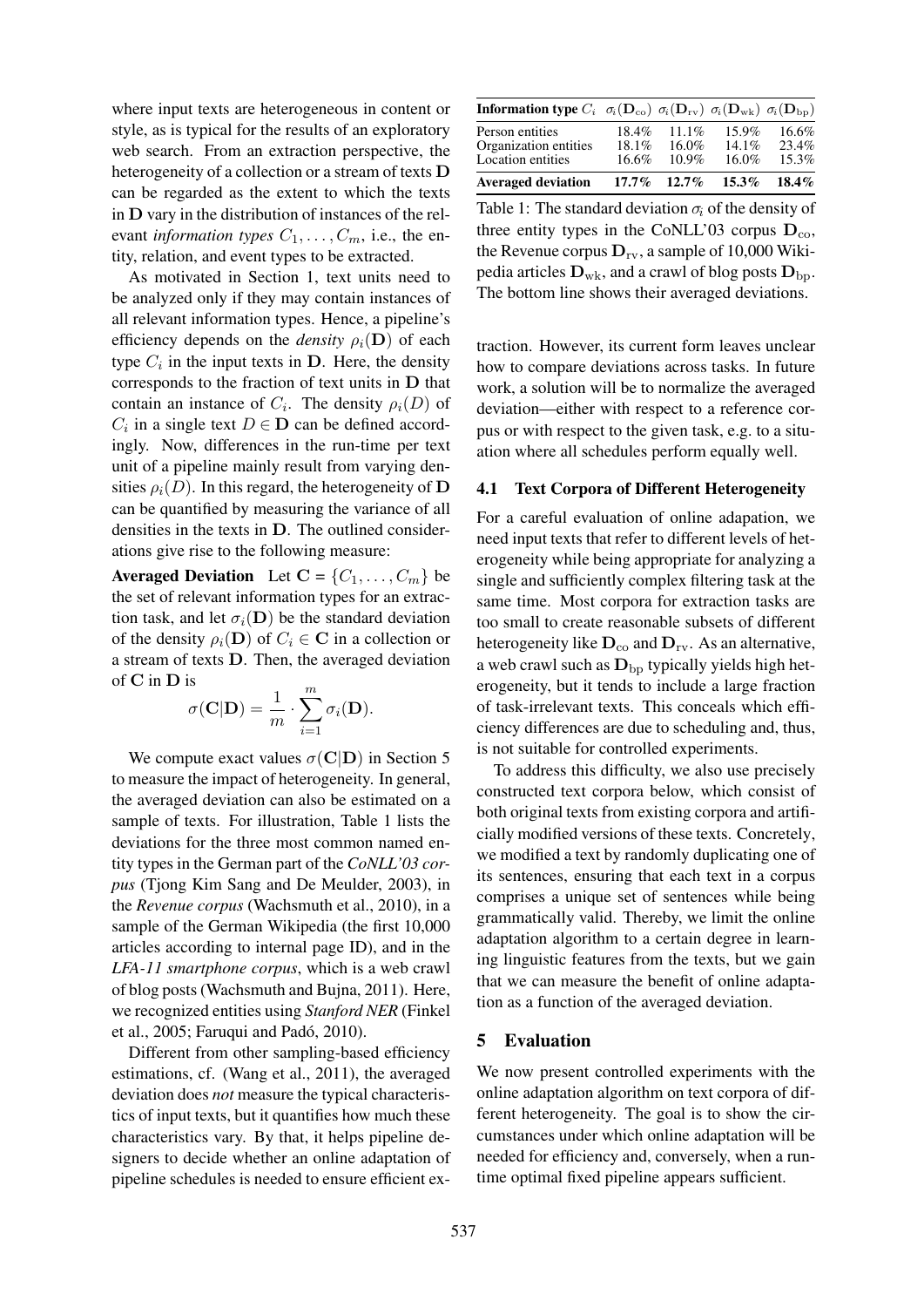### 5.1 Experimental Set-up

We consider the filtering task to extract financial forecast statements with resolvable time information and a monetary value for an organization. An example for such a statement is *"Apple's annual revenues could hit* \$*400 billion by 2015"*. Accordingly, we have a set  $C$  of five relevant information types: time entities, money entities, organization entities, financial statements, and forecast events.

Algorithms Table 2 outlines the eight algorithms that we used in all experiments. We employed the UIMA tokenizer<sup>2</sup> to generate tokens and sentences, and the *TreeTagger* for part-of-speech tagging and chunking (Schmid, 1995). As in (Wachsmuth et al., 2011a), we relied on regexes for money and time recognition, while we applied support vector machines SD and FD for event detection. Organization names were extracted with the CRF-based *Stanford NER* (cf. Section 4). Finally, we implemented a rule-based time normalizer TN.

While, in general, our approach works for each kind of extraction algorithm, all algorithms in Table 2 perform only in-sentence extraction.

Pipelines As stated in Section 3, we split all pipelines into two parts. The prefix pipeline consists of the two algorithms used for preprocessing only:  $\Pi_{\text{pre}} = (\text{UT}, \text{TT})$ . For the reasons given below, we evaluated the following  $k = 3$  main pipelines:

 $\Pi_1 = (TR, FD, MR, SD, TN, OR)$  $\Pi_2$  = (TR, MR, FD, TN, OR, SD)  $\Pi_3 = (MR, TR, FD, OR, SD, TN)$ 

Only 108 of the  $6! = 720$  possible main pipelines fulfill all dependencies listed in Table 2. Based on the method from (Wachsmuth et al., 2011a), we found that main pipelines starting with TR, MR, and FD (which are significantly faster than OR, SD, and TN) dominate others. We selected  $\Pi_1$ ,  $\Pi_2$ , and  $\Pi_3$ , as they target at very different distributions of relevant information. While  $k = 3$  appears small, it allows for a concise evaluation and suffices to discuss the impact of online adaptation. Still, we evaluate all 108 main pipelines in Section 5.4.

Features For generality, we restricted our view to simple features that neither require a preceding run over the training set nor exploit knowledge about the employed algorithms: (1) *Lexical statistics*, namely, the average and maximum number of characters in a token and of tokens in a sentence as

| <sup>2</sup> UIMA tokenizer, http://uima.apache.org/sandbox.html. |  |  |
|-------------------------------------------------------------------|--|--|
|-------------------------------------------------------------------|--|--|

|                                           | Algorithm $A$                                                                                                                                        | t(A)                                                        | depends on                                           |
|-------------------------------------------|------------------------------------------------------------------------------------------------------------------------------------------------------|-------------------------------------------------------------|------------------------------------------------------|
|                                           | UT UIMA tokenizer<br>TT TreeTagger                                                                                                                   | $0.06 \text{ ms}$ –<br>$0.59$ ms UT                         |                                                      |
| TR<br>MR<br><b>OR</b><br>SD.<br>FD.<br>TN | Time recognition<br>Money recognition<br>Organization recognition<br>Financial statement detection<br>Forecast event detection<br>Time normalization | $0.36$ ms UT<br>$0.64$ ms UT<br>2.52 ms UT, TT<br>$0.95$ ms | 3.95 ms UT, TR, MR<br>$0.29$ ms UT, TT, TR<br>UT, TR |

Table 2: Each evaluated algorithm A with its estimated average run-time per sentence  $t(A)$  and the algorithm A depends on.

well as the length of the text, (2) the average *runtimes* per sentence of each algorithm in  $\Pi_{pre}$ , and (3) the frequencies of all *part-of-speech tags*.

In the feature evaluation in Section 5.4, we also have two further types that capture general characteristics of entities: (4) The frequency of each unigram and bigram of all *chunk tags* and (5) the frequencies of *regex matches* of a regex for arbitrary numbers and of a regex for upper-case words. $3$ 

Learning Algorithm For run-time prediction, we applied *Stochastic Gradient Descent (SGD)* from *Weka 3.7.5* (Hall et al., 2009). After some preliminary tests, we set the learning rate of SGD to 0.01 for all experiments. Accordingly, we always used 10−<sup>5</sup> for regularization and we always let SGD iterate 10 epochs over the training texts.

Datasets We constructed four partly artificial corpora  $D_0, \ldots, D_3$  as motivated in Section 4.1. In case of  $D_0$ , we randomly mixed 1500 texts of the German CoNLL'03 corpus and the Revenue corpus (cf. Section 4).<sup>4</sup> For  $D_1$ , we took the 300 texts from  $D_0$  with the highest differences in the density of relevant information. We created modified versions of these texts in order to obtain a corpus size of 1500.  $D_2$  and  $D_3$  were built analogously for the 200 and 100 highest-difference texts, respectively. Table 3 lists all averaged deviations for the text unit "sentence". Where not stated otherwise, we used the first 500 texts of each corpus for training and the remaining 1000 for testing.

Efficiency The efficiency of all pipelines on each text was measured as the *run-time in milliseconds per sentence*, averaged over 10 runs. All run-times and their standard deviations were saved. For determinism, we loaded these run-times during eval-

 $3$ We experimented with further regexes, but their impact was low. Therefore, we do not report on them in this paper.

<sup>&</sup>lt;sup>4</sup>Notice that the evaluated set of features does not target at characteristics that are specific to the German language.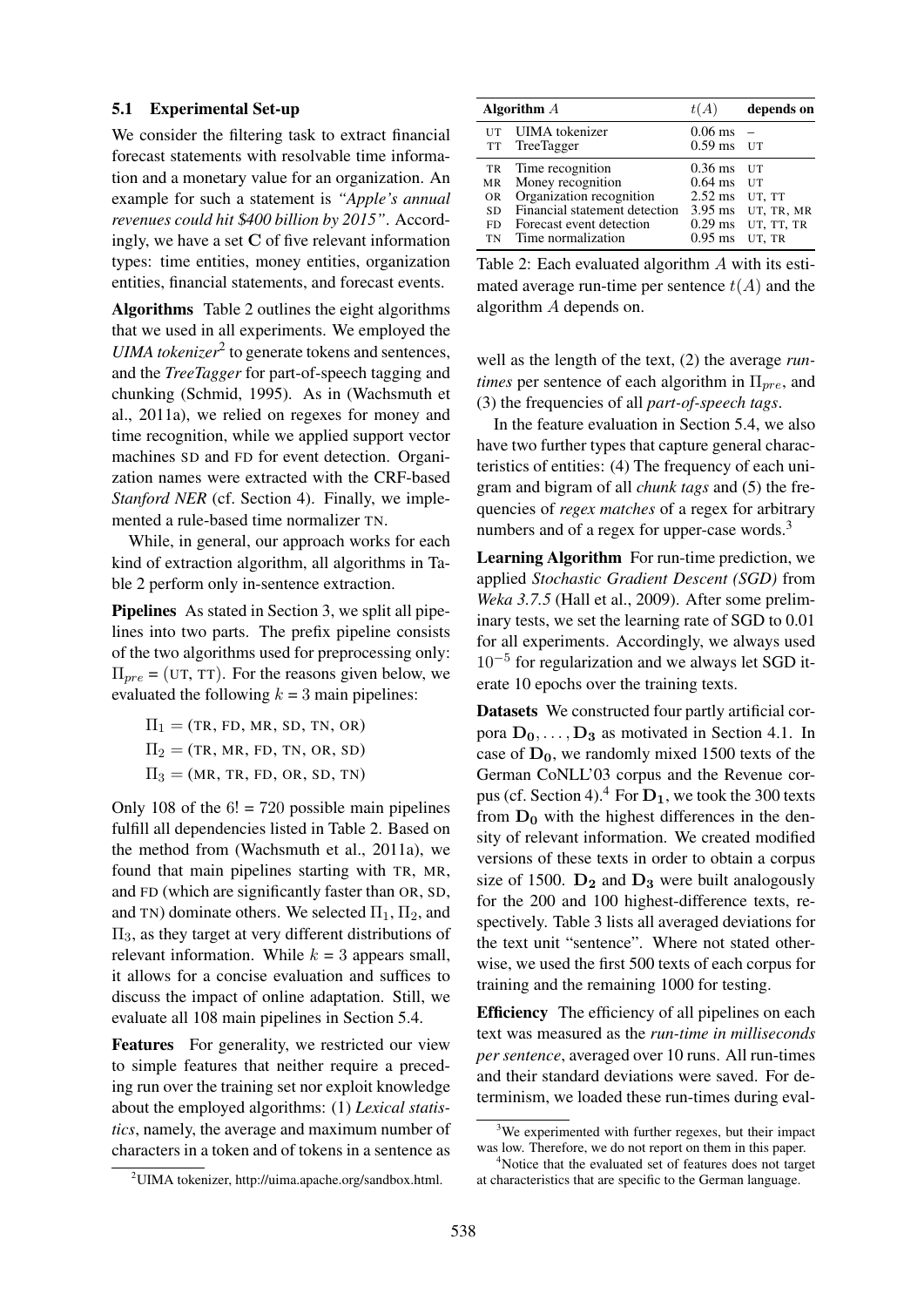| <b>Information type</b> $C_i$ $\sigma_i(\mathbf{D_0})$ $\sigma_i(\mathbf{D_1})$ $\sigma_i(\mathbf{D_2})$ $\sigma_i(\mathbf{D_3})$ |          |          |          |          |
|-----------------------------------------------------------------------------------------------------------------------------------|----------|----------|----------|----------|
| Time entities                                                                                                                     | 19.1%    | 22.5%    | 24.6%    | 25.9%    |
| Money entities                                                                                                                    | 19.8%    | 19.1%    | 20.4%    | 22.3%    |
| Organization entities                                                                                                             | 19.3%    | 21.6%    | 22.4%    | 25.0%    |
| Financial statements                                                                                                              | 7.1%     | 7.8%     | 8.9%     | 10.6%    |
| Forecast events                                                                                                                   | 3.8%     | 5.9%     | 6.7%     | 8.5%     |
| <b>Averaged deviation</b>                                                                                                         | $13.8\%$ | $15.4\%$ | $16.6\%$ | $18.5\%$ |

Table 3: The standard deviation  $\sigma_i(\mathbf{D})$  of the density of each relevant information types  $C_i \in \mathbb{C}$  for each corpus  $D \in \{D_0, \ldots, D_3\}$  as well as the averaged deviation  $\sigma(C|D)$  of C in each D.

uation instead of executing pipelines. $5$  In case of the online adaptation algorithm, we also computed the *mean run-time prediction error* and the *classification error*, i.e., the fraction of texts the best main pipeline was not found for.

Effectiveness We omit to evaluate effectiveness here for lack of relevance: Our experiment setting, which is similar to (Wachsmuth et al., 2011a), yields no trade-off between efficiency and effectiveness, since we only consider schedules that fulfill all dependencies in Table 2. Thus, all pipelines always achieve the same precision and recall.

System and Software All experiments were conducted on a *2 GHz Intel Core 2 Duo MacBook* with 4 GB memory. The Java source code and the precomputed run-time files used in the evaluation can be accessed at http://www.arguana.com.

## 5.2 The Impact of Heterogeneity

We ran the online adaptation algorithm and the baselines from Section 3 on the test set of each of the corpora  $D_0, \ldots, D_3$ . Both the algorithm and the optimal baseline were trained on the respective training sets. Figure 2 illustrates the run-times of the main pipelines for each approach as a function of the averaged deviation and compares them to the gold standard. The shown confidence intervals result from the run-times' standard deviations  $\sigma$ , which ranged between 0.029ms and 0.043ms.

On the least heterogeneous corpus  $D_0$  with an averaged deviation of 13.8%, the online adaptation algorithm achieved an average run-time of 0.98ms per sentence, which is faster than the random baseline but slower than the optimal baseline at a low confidence level. For  $\sigma(C|D_1) = 15.4\%$ , the online adaptation algorithm succeeded with 0.87ms per sentence as opposed to 0.9ms of the optimal baseline. This gap gets significantly larger un-



Figure 2: The average run-times of the main pipelines of both baseline approaches, the online adaptation algorithm, and the gold standard as a function of the averaged deviation. The background areas denote the 95% confidence intervals  $(\pm 2\sigma)$ .

der higher averaged deviation. At 18.5%, both baselines are clearly outperformed, taking 37% and 40% more time on average, respectively.<sup>6</sup>

One reason for the weak result of online adaptation on  $D_0$  lies in the low optimization potential for that corpus: the main pipeline of the optimal baseline took only 12% more time on average than the gold standard (0.95ms vs. 0.85ms), which implies very small differences in the main pipelines' run-times. This does not only render online adaptation hard but also unnecessary. Conversely, Figure 3 shows an optimization potential of over 50% for  $D_3$ . A reasonable hypothesis is therefore that online adaptation succeeds only on collections and streams of texts of high heterogeneity as indicated by large differences in the pipelines' run-times.

### 5.3 Run-time and Error Analysis

Figure 3 details the run-times of the three fixed pipelines, the online adaptation algorithm, and the gold standard on  $D_0$  and  $D_3$ . The small black indicators denote the standard deviations.

In total, the fixed pipelines are 16% to 25% slower than the online adaptation algorithm on  $D_3$ . The algorithm's run-time mainly breaks down into 0.51ms of the prefix pipeline and 0.73ms of the main pipelines, while the time for feature computations (0.03ms) and regression (0.01ms) is almost negligible. A similar situation is observed for  $D_0$ . Here, online adaptation is worse only than  $(\Pi_{pre}, \Pi_1)$ , which did best on 598 of the 1000 test texts.  $(\Pi_{pre}, \Pi_2)$  and  $(\Pi_{pre}, \Pi_3)$  had the lowest run-time on 229 and 216 texts, respectively.<sup>7</sup>

 ${}^{6}$ On the training set of  $D_3$ , the optimal baseline did not find the fastest main pipeline. This might be coincidence, but is, of course, more likely under higher heterogeneity.

<sup>&</sup>lt;sup>5</sup>Section 5.4 shows the effects of errors of measurement.

 $7$ The numbers of texts sum up to more than 1000 because on some texts different pipelines performed equally well.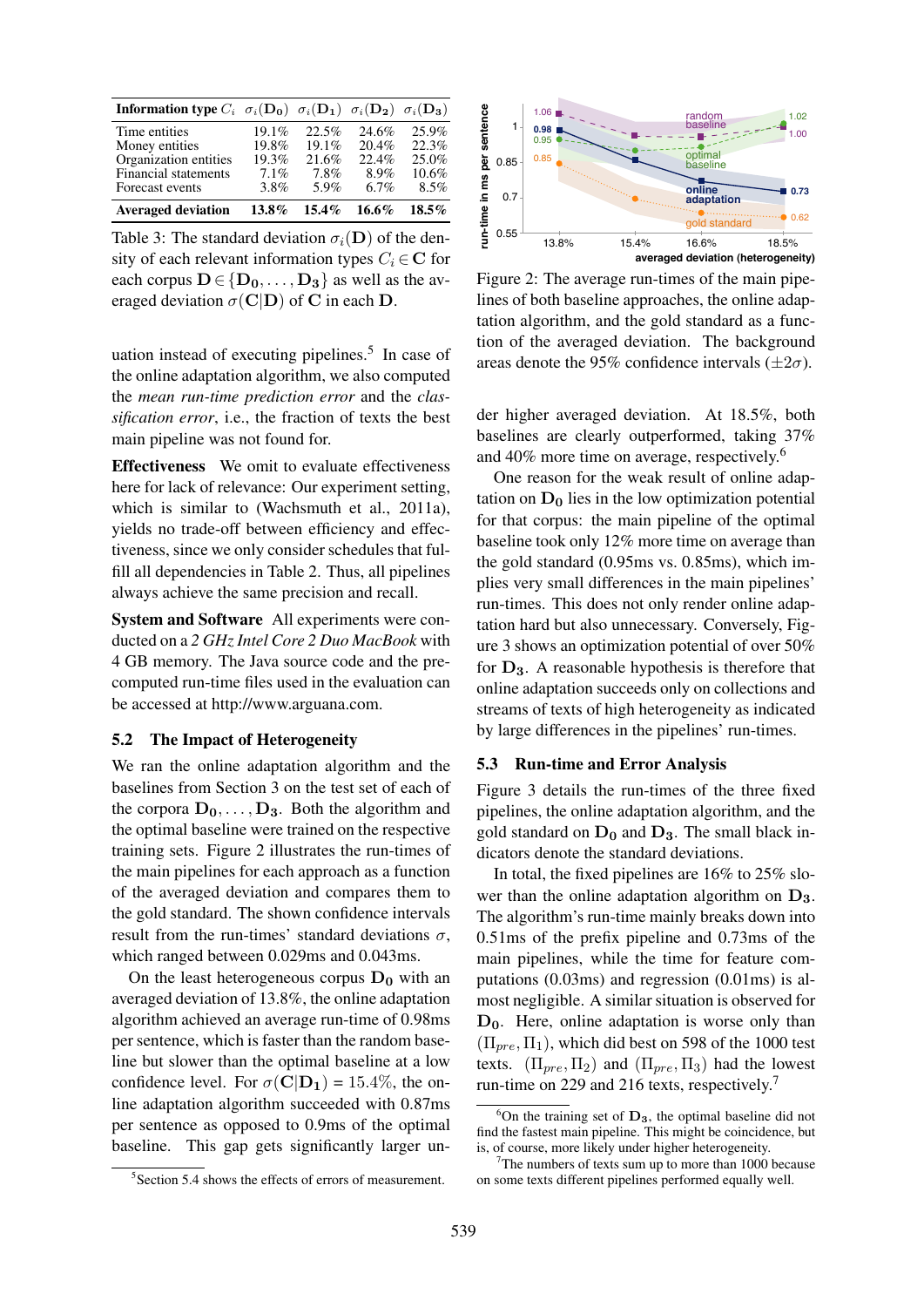

Figure 3: Average run-times of the fixed pipelines and online adaptation on the test sets of  $D_0$  and  $D_3$ .

The online adaptation algorithm did not succeed on  $D_0$ , since its mean run-time prediction error of 0.45ms was almost half as high as the average run-times to be predicted, which is too inaccurate under the small differences in the pipelines' runtimes. As a result, for only 39% of the input texts, the best pipeline was chosen (i.e., a classification error of 0.61). However, the impact on  $D_3$  does not emanate from a low mean prediction error (that was in fact 0.24ms higher), but the classification error was reduced to 0.45. Consequently, the main reason lies in larger differences in the pipelines' run-times, which supports our hypothesis.

An insightful linguistic phenomenon is that the prefix pipeline  $\Pi_{pre}$  took significantly more time per sentence on  $D_0$  than on  $D_3$ . Since the runtimes of both algorithms in  $\Pi_{pre}$  scale linearly with the number of input tokens, the average sentence length of  $D_0$  must exceed that of  $D_3$ . The reason is that shorter sentences tend to contain less relevant information. Hence, many sentences can be discarded after a few analysis steps, which increases the need for input-dependent scheduling.

#### 5.4 Parameter Analysis

To give further evidence for the hypothesis from Section 5.2 and to test the applicability of online adaptation, we evaluated some major parameters:

Impact of Features For each of the five feature types in isolation, we trained a regression model on D<sup>0</sup> and analyzed its impact. The *lexical statistics* achieved the lowest classification error (0.41), followed by the *run-times* (0.53). In terms of runtime prediction, the *regex matches* (0.46ms) and the *part-of-speech tags* (0.48ms) performed best, whereas the *chunk tags* failed both in classification  $(0.57)$  and prediction  $(0.58 \text{ms})$ .<sup>8</sup> We used feature types 1–3 in all other experiments, since comput-



Figure 4: The mean run-time prediction error for the pipelines chosen by the online adaptation algorithm on 15,000 modified versions of the texts in  $D_0$  for training size 1. The values of the two interpolated learning curves denote the mean of 1000 and 100 consecutive predictions, respectively.

ing them took only 0.05ms per sentence on average. In contrast, the *regex matches* needed 0.16ms alone, which exceeds the difference between the optimal baseline and the gold standard on  $D_0$  (cf. Section 5.2) and, thus, renders the regex matches useless in the given setting.

The *regex matches* emphasize the obvious need for a scheduling mechanism that avoids spending more time than can be saved later on. At the same time, such a mechanism should capture characteristics of a text that reliably model its complexity, which the evaluated features did not fully achieve.

Impact of Training Size We evaluated the online adaptation algorithm on  $D_0$  for nine training sizes between 1 and 5000. As the training set of  $D_0$  is limited, we created modified versions of its texts where needed (cf. Section 4.1). Online adaptation always did better than the random baseline but not than the optimal baseline except for training size 1. In case of 1000 or more training texts, the algorithm mimicked the optimal baseline, i.e., it chose  $\Pi_1$  for about 90% of the texts.

**Online Learning** For training size 1, we ran the online adaptation algorithm on 15,000 modified versions of the texts in  $D_0$ . Figure 4 shows two levels of detail of the algorithm's learning curve in its update phase. As the bold curve conveys, the mean run-time prediction error decreases on the

<sup>8</sup>The low correlation of the prediction and classification error seems counterintuitive, but it indicates the limitations of these measures: E.g, a small prediction error can still be problematic if run-times differ only slightly, while a high classification error may have few negative effects in this case. If both errors are small, however, this normally implies success.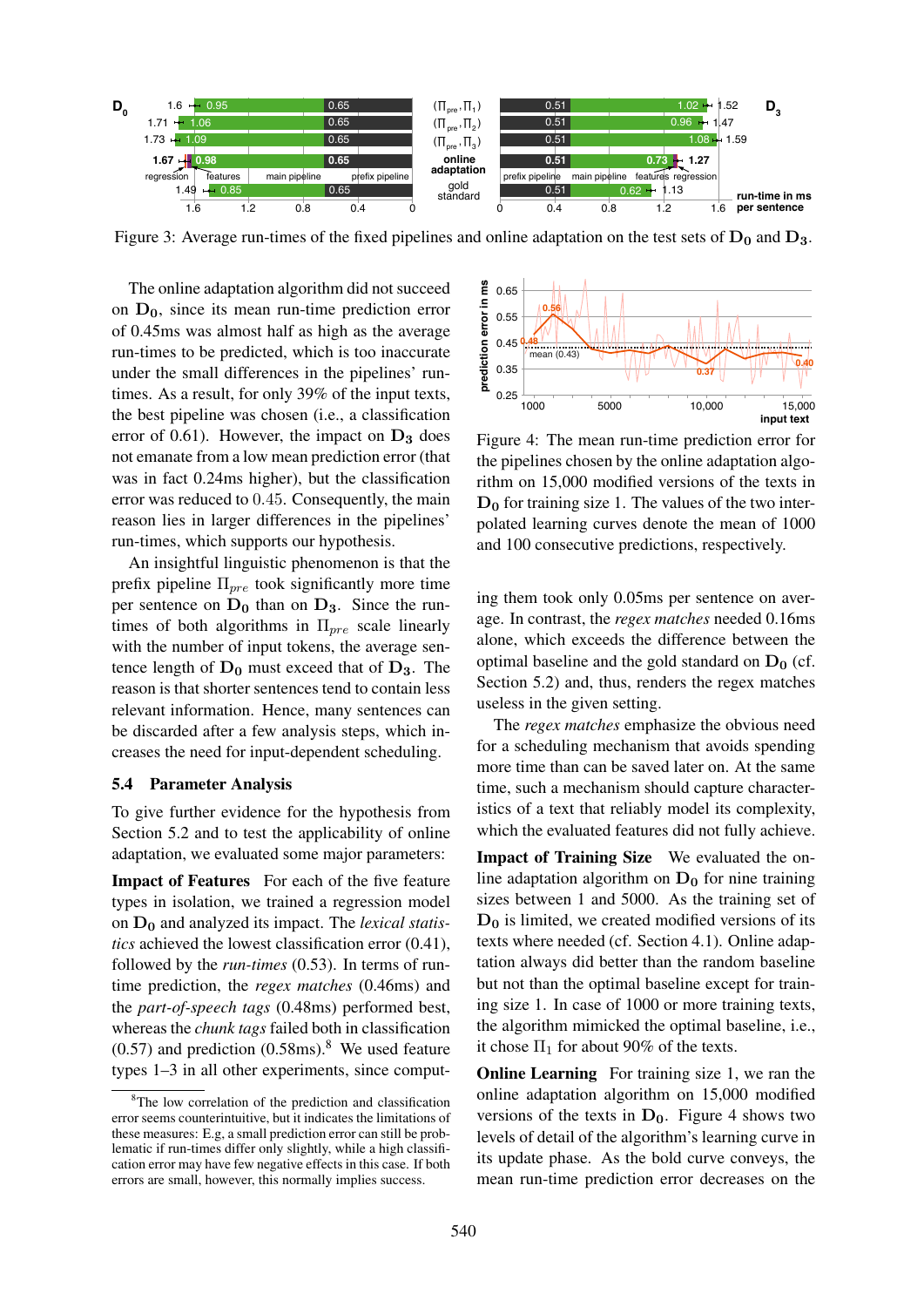

Figure 5: The average run-times and standard deviations of the online adaptation algorithm on  $D_0$ and  $D_3$  when run-times are a) loaded from a precomputed file or b) measured during execution.

first 5000 texts to an area around 0.4ms where it stays most of the time afterwards, though the light curve discovers many outliers. Still, online learning apparently seems to work well.

Overall Optimization Potential To measure the overall optimization potential of scheduling, we made an experiment with all  $k = 108$  correct main pipelines on  $D_0$  (cf. Section 5.1).<sup>9</sup> The resulting average run-times of the fixed main pipelines span from 0.79ms per sentence in case of  $\Pi_{best}$  = (TR, FD, MR, OR, TN, SD) to 3.27ms of  $\Pi_{worst} = (OR, TR, TN, MR, SD, FD)$ . This shows that the efficiency loss of choosing a wrong schedule can be very high. The online adaptation algorithm achieved 0.86ms with a mean run-time prediction error of 0.37ms. Altogether, 21 of the 108 schedules were used on the 1000 test texts, and the best schedule was chosen for 30% of the texts.

Real Execution As mentioned, we loaded all runtimes from a precomputed file, which is not possible in case of real execution. In Figure 5, we compare the results of loading run-times to the run-times measured during the execution of the online adaptation algorithm. The measured values mainly differ in terms of larger standard deviations, i.e.,  $0.16$ ms on  $D_0$  and  $0.12$ ms on  $D_3$ . This seems to have a fairly negative effect on the main pipelines' run-times. However, the measured prefix pipeline run-times also exceed the saved ones, which suggests that the effect is due to a higher system load only. In any case, the measured runtime on  $D_3$  indicates that the online adaptation algorithm applies for practical applications.

#### Conclusion

In this paper, we analyze the efficiency of information extraction pipelines as a function of the het-

erogeneity of their input texts. In particular, we quantify heterogeneity with regard to the distribution of relevant information and we provide a selfsupervised online adaptation algorithm that learns which pipeline schedule to choose for what input text in order to optimize efficiency while maintaining precision and recall. On this basis, we investigate the need for pipelines that adapt to their input within time-critical extraction tasks.

Our experiments suggest that the benefit of online adaptation is significant on heterogeneous collections and streams of texts: The online adaptation algorithm achieves gains of about 30% over the most efficient fixed schedule, which we see as important in times of big data. Conversely, when relevant information is uniformly distributed, finding an efficient fixed schedule appears sufficient, as approached in (Wachsmuth et al., 2013a).

A setting still to be evaluated refers to streams of input texts whose characteristics change slowly over time. Also, other extraction tasks may yield more insights. In order to decide how to approach a task at hand, a better understanding of the processing complexity of collections and streams of texts is required, to which our research contributes substantial building blocks.

In general, our self-supervised learning concept can be transferred to each natural language processing task that meets two basic conditions: (1) The task can be approached in different manners where each approach performs best for certain situations or inputs. (2) The performance of each approach can be measured or it is clear by definition.

## Acknowledgments

This work was partly funded by the German Federal Ministry of Education and Research (BMBF) under contract number 01IS11016A.

## **References**

- Eugene Agichtein. 2005. Scaling Information Extraction to Large Document Collections. *Bulletin of the IEEE Computer Society TCDE*, 28:3–10.
- Rami Al-Rfou' and Steven Skiena 2012. SpeedRead: A Fast Named Entity Recognition Pipeline. In *Proc. of the 24th COLING*, pages 51–66.
- Laura Chiticariu, Yunyao Li, Sriram Raghavan, and Frederick R. Reiss. 2010. Enterprise Information Extraction: Recent Developments and Open Challenges. In *Proc. of the 16th COMAD*, pages 1257– 1258.

<sup>&</sup>lt;sup>9</sup>Notice that the training time increases linear to k, so a high k implies a high training overhead. For space reasons, we omit to report on training time here at all. However, training time will always be amortized in large-scale scenarios.